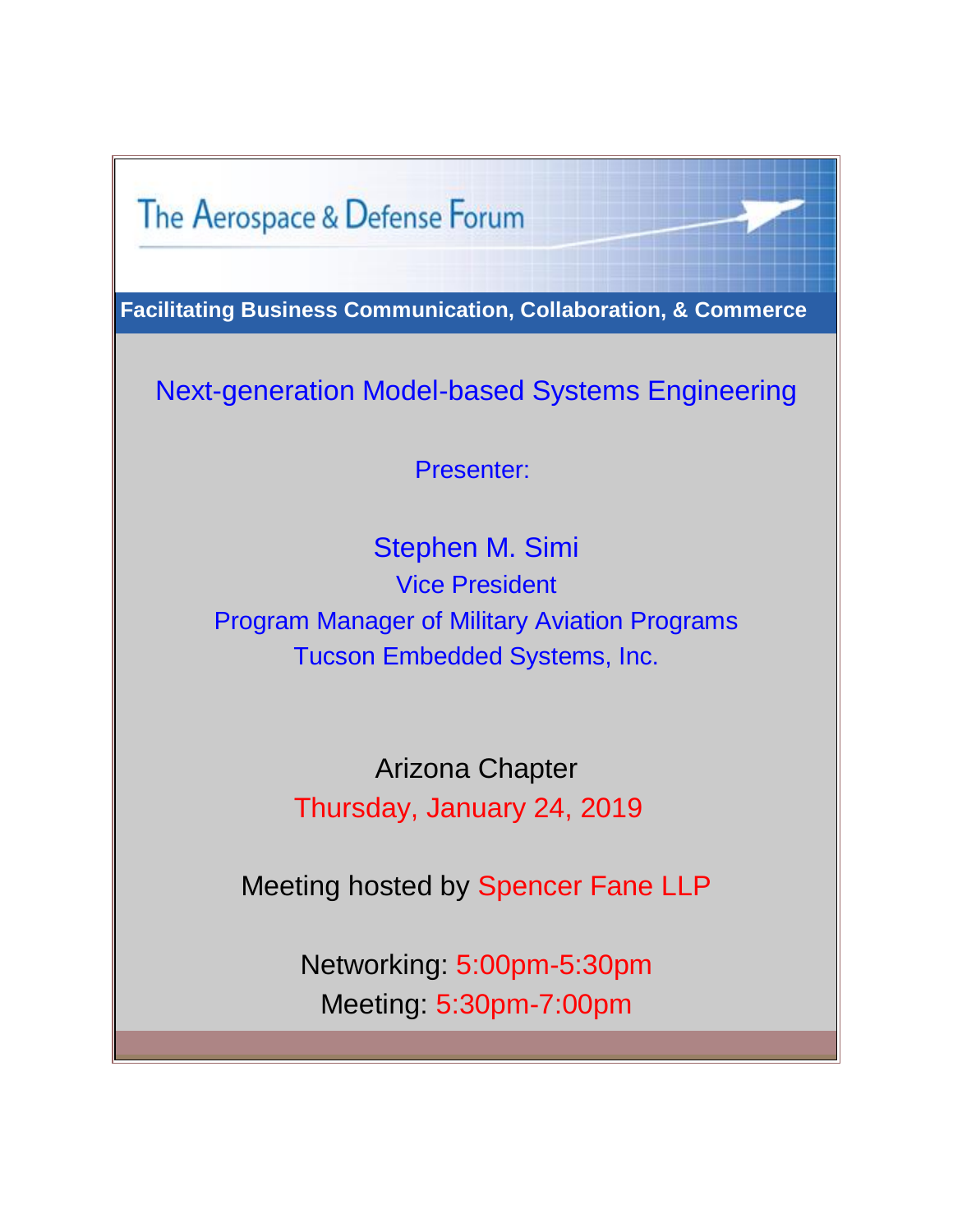## **[Click here to register.](https://adfazjan19.eventbrite.com/?utm_source=A%26D+Forum+Invite+%28AZ%29+%282019-01+Jan%29+%231&utm_campaign=adfaz+jan+19+%231&utm_medium=email)**

Both members and non-members must register to attend. Please register as an A&D Forum member ONLY if you have a currently active membership.

Please see logistics information and below.

#### **Registration Fees:**

- Free A&D Forum member
- Free AZTC member \$30 - Non-member
- 
- Free Guests (may visit for free twice)

You will receive multiple invitations, regardless of whether you have already registered. Please do not register more than once!.

[Click here](http://aerospacedefenseforum.org/membership-account/membership-levels/?utm_source=A%26D+Forum+Invite+%28AZ%29+%282019-01+Jan%29+%231&utm_campaign=adfaz+jan+19+%231&utm_medium=email) to become an A&D Forum member.

Joining the AZ Chapter mailing list to automatically receive meeting notices is always free[. Click here](http://aerospacedefenseforum.org/join-non-member-chapter-mailing-list/?utm_source=A%26D+Forum+Invite+%28AZ%29+%282019-01+Jan%29+%231&utm_campaign=adfaz+jan+19+%231&utm_medium=email) to join the AZ Chapter mailing list.

### **January 24, 2018 Meeting**

- Attire is business casual.
- Parking is underground. Take the elevator marked "2415" to the 6th floor.
- Parking stubs will be validated at meeting.
- Bring a business card. Everyone will be emailed a copy of all attendees' cards.
- Introductions will be minimal - your name, company, industry, and a 5 word "elevator



# Next-generation Model-based Systems Engineering

Presenter:

Stephen M. Simi Vice President Program Manager of Military Aviation Programs Tucson Embedded Systems, Inc.

Efficient and cost effective deployment of software intensive cyber physical systems (CPS) in military aircraft remains one of most complex and challenging issues facing Government Program Managers. Current tools and methodologies are not adequate for the development and certification of CPS as they create affordability and schedule dilemmas for current and future programs. This is due to poor requirement definition and the inability to identify and document hazards created by complex hardware/software interactions.

New technologies, particularly advances in model-based engineering and tooling show great promise for correcting these challenges and improving the safety and airworthiness approvals for CPS. Unfortunately, Model Based System Engineering (MBSE) processes and tools are challenging the bounds of current Government business and acquisition practices creating a dilemma for the development and fielding of future Military Aircraft.

Stephen will present a vision with options for embracing MBSE practices; suggesting how the Government could use MB tooling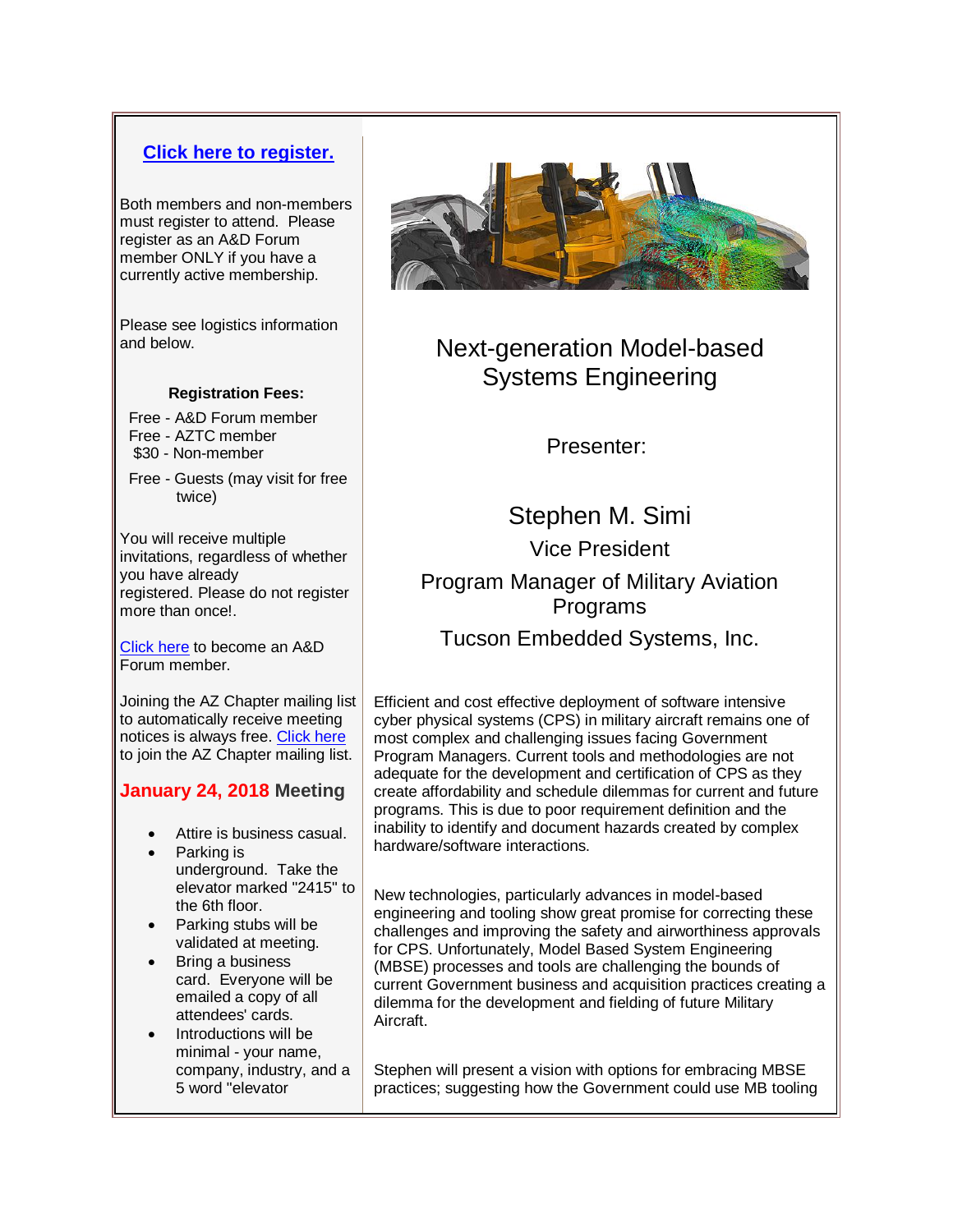speech". We encourage you to be creative!

You are welcome to stay around and network after the meeting.

#### **Feel free to pass this invitation on to others you think would be interested.**

#### **Event Info:**

**Thursday, Janaury 24, 2019**

**Networking: 5:00pm-5:30pm Meeting: 5:30pm-7:00pm**

> **Spencer Fane LLP 2415 E Camelback Road Suite 600 Phoenix, AZ 85016-4288**

> > **Host**

# SpencerFane<sup>®</sup>

**A&D Forum Membership**

The purpose of The A&D Forum is to promote communication, collaboration, and commerce among A&D industry business leaders.

Membership includes access to the resource-rich A&D Forum website (containing recordings of all chapter presentations), free attendance at any chapter meeting, facilitated introductions to members at any chapter and the A&D Forum monthly Newsletter. Members are first in line for tours and to be invited to the Peer C-level

and process improvements to optimize cost, schedule and improve the safety of Warfighting capabilities embedded within DoD military aircraft. His presentation will suggest how to reuse these capabilities during their flight certification efforts across the Aviation fleet resulting in advanced integration schedules and improved interoperability between systems.

The presentation will discuss how these MB processes and tooling are being used today (only in parts) to support the development, verification and validation, and airworthiness certification efforts of complex software intensive CPS, as well as proposes methods for the adoption of such tools within the Government using industry best practices. The presentation will discuss how MBSE tools and processes can effectively support the management of complex airworthiness processes, and demonstrate to the Airworthiness Authority confidence of proper design implementations of the safe operations of capabilities embedded within avionic systems' components, and safe interactions of inter-dependent components within systems and subsystems typically integrated on aircraft and used throughout the battlespace. These capabilities are needed for safe and effective operations in hostile terrain and all forms of environmental conditions if we are to continue to militarily dominate the battle space of tomorrow.

#### **Presenter**



**Mr. Stephen Simi** is the Vice President and Program Manager of Military Aviation Programs for Tucson Embedded Systems, Inc. (TES) Systems Architecture Virtual Integration (TES-SAVi).

TES-SAVi is a product and services company, developing an industry-unique Airworthy Engineering System Unified Modeling (AWESUMTM) lifecycle tool kit for use to develop and

qualify complex Aircraft Systems following Systems-of-Systems MOSA principles, and providing engineering services to Aviation Programs.

TES-SAVi is also an associate member of the Future Aviation Capability Environment (FACETM) Consortium. Since 2010, we served as key resources representing the US Army Aviation at FACE. TES has several contributing authorships to the FACE Technical Standard and Reference Architecture, the FACE